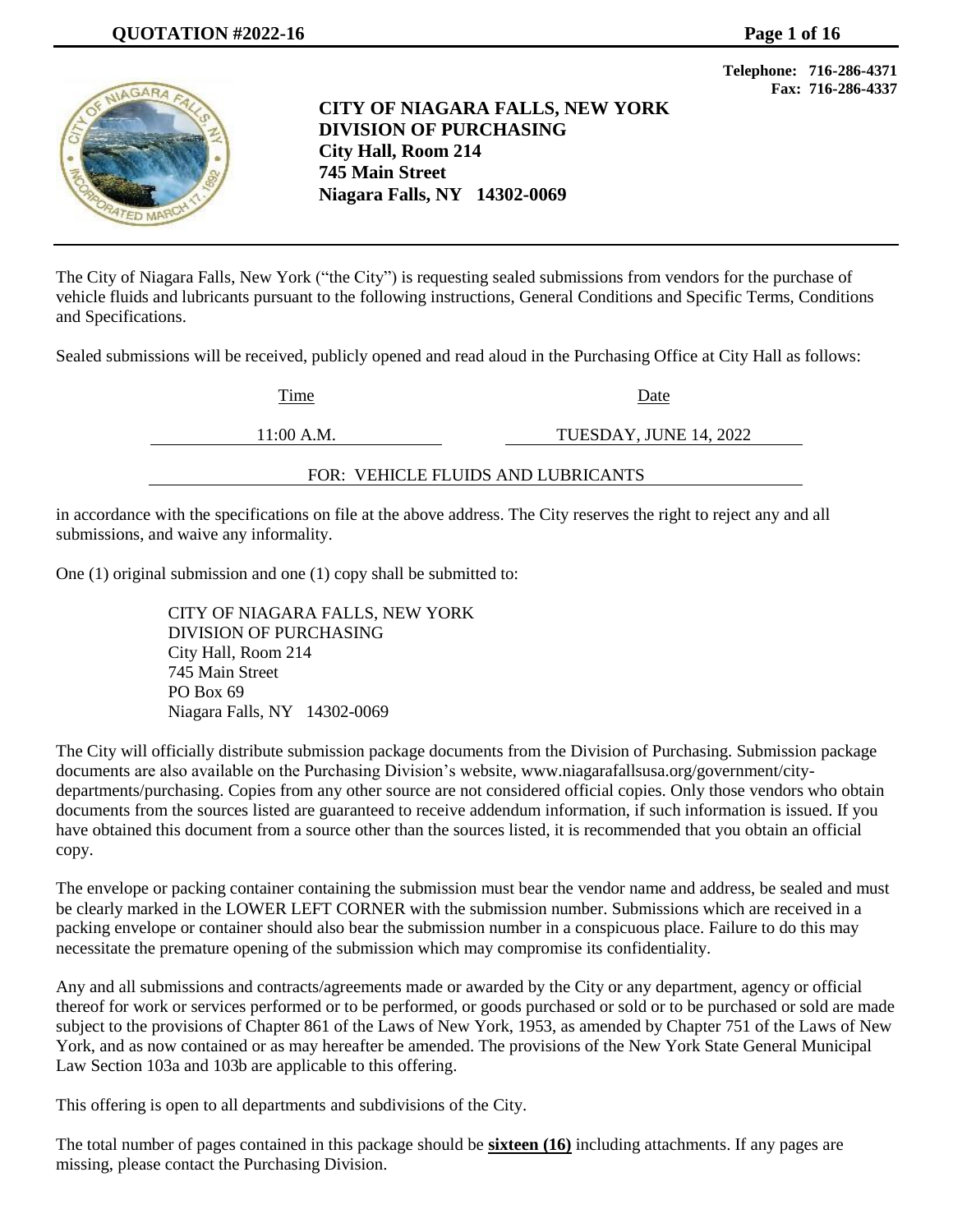## **General Conditions (Page 1 of 4)**

- 1. It is highly recommended that vendors completely read this entire document to become acquainted with the terms and conditions of this document and its requirements. No relief will be allowed from conditions herein unless a vendor takes written exception to that condition in its submission.
- 2. The City reserves the right to accept any submission hereunder by items, or as a whole, or to reject any or all items or to waive any informalities in a submission. In case of error in the extension of prices in a submission, the unit price will govern.
- 3. No submission will be accepted unless it is accompanied by a bid bond or a certified check (the "submission deposit") IF REQUIRED. See the "Specific Terms, Conditions and Specifications" section of this document.

If a certified check is submitted, said certified check shall be duly certified by an incorporated bank or trust company. The amount thereof shall become the property of the City as liquidated damages if the vendor whose submission is accepted shall fail to enter into a contract/agreement with the City or shall fail to give the security for the performance of the contract/agreement as required upon notice to it as set forth herein.

The aforementioned submission deposit from each vendor except the successful vendor(s) shall be returned within sixty (60) calendar days of the opening of the submissions. The remaining submission deposit(s) shall be returned after the City has awarded the contract/agreement.

- 4. Vendors must use this form or a submission may be considered void. All submissions must be printed in ink, typewritten or computer generated. Any additional information a vendor desires to add to its submission shall be neatly handwritten, typed or computer generated on separate sheets of paper, as necessary. SUBMISSIONS MUST BE SIGNED IN BLUE OR BLACK INK.
- 5. Submissions which are received after the time designated, whether mailed or otherwise submitted, shall not be opened nor otherwise considered. Facsimile and/or electronically mailed submissions are not acceptable and will be rejected.
- 6. No vendor may withdraw any submission within forty-five (45) days after the opening thereof. All prices set forth therein shall be held firm during the above time period, and for any additional time period specified in the Specific Conditions.
- 7. No submissions will be accepted from, nor any contract/agreement awarded to, any person or entity who is in arrears in taxes or otherwise indebted to the City or who has defaulted as surety or otherwise upon a contract or obligation to the City.
- 8. No interpretation of the meaning of the specifications or other documents will be made to any vendor orally. Every request for such interpretation should be in writing, addressed to the City of Niagara Falls, New York Purchasing Division, 745 Main Street, Room 214, Niagara Falls, New York 14301, and to be given any consideration, must be received seven (7) days prior to the date fixed for the opening on submissions. Any and all such interpretations and supplemental instructions will be in the form of written addenda to the specifications, which, if issued, will be mailed by certified mail, return receipt requested, to all prospective vendors (at the respective addresses furnished for such proposals), not later than three (3) days prior to the date fixed for the opening of submissions. Failure of any vendor to receive addendum or interpretation shall not relieve such vendor from any obligation under his submission as submitted. All addenda so issued shall become part of the specifications for this offering. No verbal statement made by a City employee, or anyone else, is binding, nor shall such statement(s) be considered a part of this offering.
- 9. Vendors must clearly state any contingency upon which a submission is made, if any.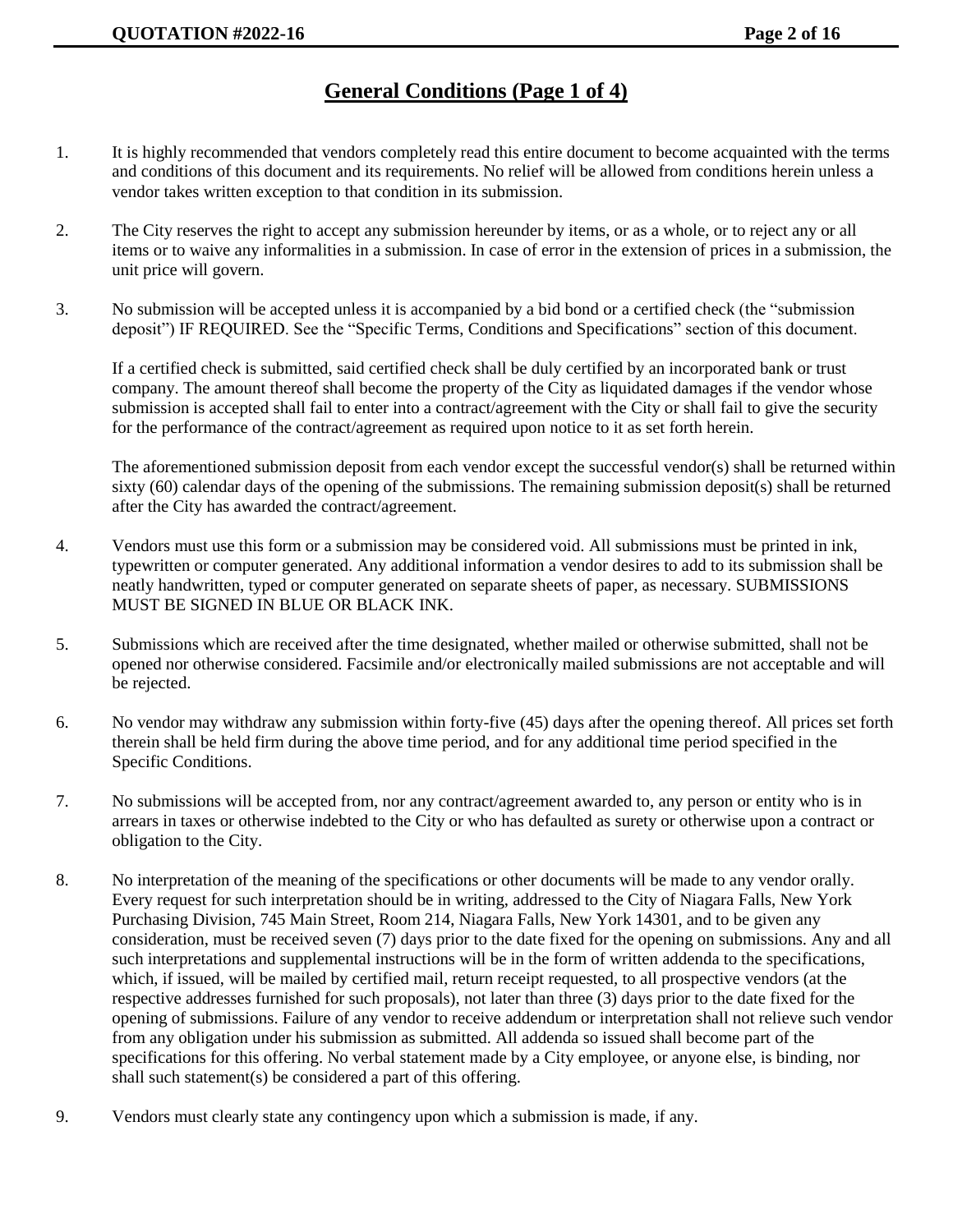## **General Conditions (Page 2 of 4)**

- 10. Failure to supply any requested information, or to submit prices for all items may cause a submission to be considered informal or result in a vendor being declared non-responsible.
- 11. Failure to complete and sign the "Vendor's Certification & Assignment of Claim" may result in the submission being rejected.
- 12. Failure to complete, sign and have notarized the "Affidavit of Non-Collusive Submission Certification" may result in the submission being rejected.
- 13. Failure to complete, sign and have notarized the "Certification of Compliance with the Iran Divestment Act" may result in the submission being rejected.
- 14. If a vendor is not making a submission, it is important that the vendor answer this offering by completing and mailing back the "Non-Submission Certificate" in this package. Failure to respond to two successive offerings may result in a vendor being removed from the mailing list.
- 15. The City may make such investigations as deemed necessary to determine the responsibility of any vendor to perform work and/or furnish goods and services, and any vendor shall furnish to the City all information, samples and data required by the City, including financial data, within the time, in the form, and in the manner required by the City. The City reserves the right to reject any submission if the evidence submitted by or investigation of any such vendor fails to satisfy the City that any such vendor is responsible, or is able or qualified to carry out the obligations of the vendor as contemplated herein. Additionally, if a business entity, the vendor must be authorized to do business in the State of New York.
- 16. Provision of any required performance bond is the responsibility of the vendor. The successful vendor shall, within ten (10) business days after the date of notification of award, furnish the City with a performance bond in a sum equal to the amount set forth herein. In the event a vendor fails to furnish the performance bond within the specified time period, then the submission deposit of the vendor shall be retained by the City as liquidated damages and not as a penalty. IT IS BEING NOW AGREED that said sum is a fair estimate of the amount of damages that the City will sustain due to the vendor's failure to furnish said bond. See the "Special Conditions" section of this document.
- 17. Prices are to be submitted: NET, F.O.B. Destination to all Niagara Falls Departments/Agencies, Political Subdivisions and other Niagara Falls municipalities authorized by law, including inside delivery. No unit price change will be permitted during the contract/agreement period. Prices include all transportation charges delivered inside. "Tailgate Delivery" not accepted except where specified. Cash discounts, if any, are to be clearly stated.
- 18. All submissions are subject to delivery as stated herein and must state when delivery can be made.
- 19. All postage, freight, express, cartage or other transportation charges shall be prepaid by vendor.
- 20. The City will not pay any type of fuel surcharge on any item or contract/agreement unless specifically indicated as such by the City in the general or specific conditions. Any fuel charges added which were not authorized in writing by the City will be deleted from any payments made to the vendor.
- 21. Submissions shall not include any Federal, State, or Local excise, sales, transportation, or other tax unless the Federal or State Law specifically levies such tax on the purchases made by a political subdivision. Exemption certificates will be furnished by the Purchasing Division when required.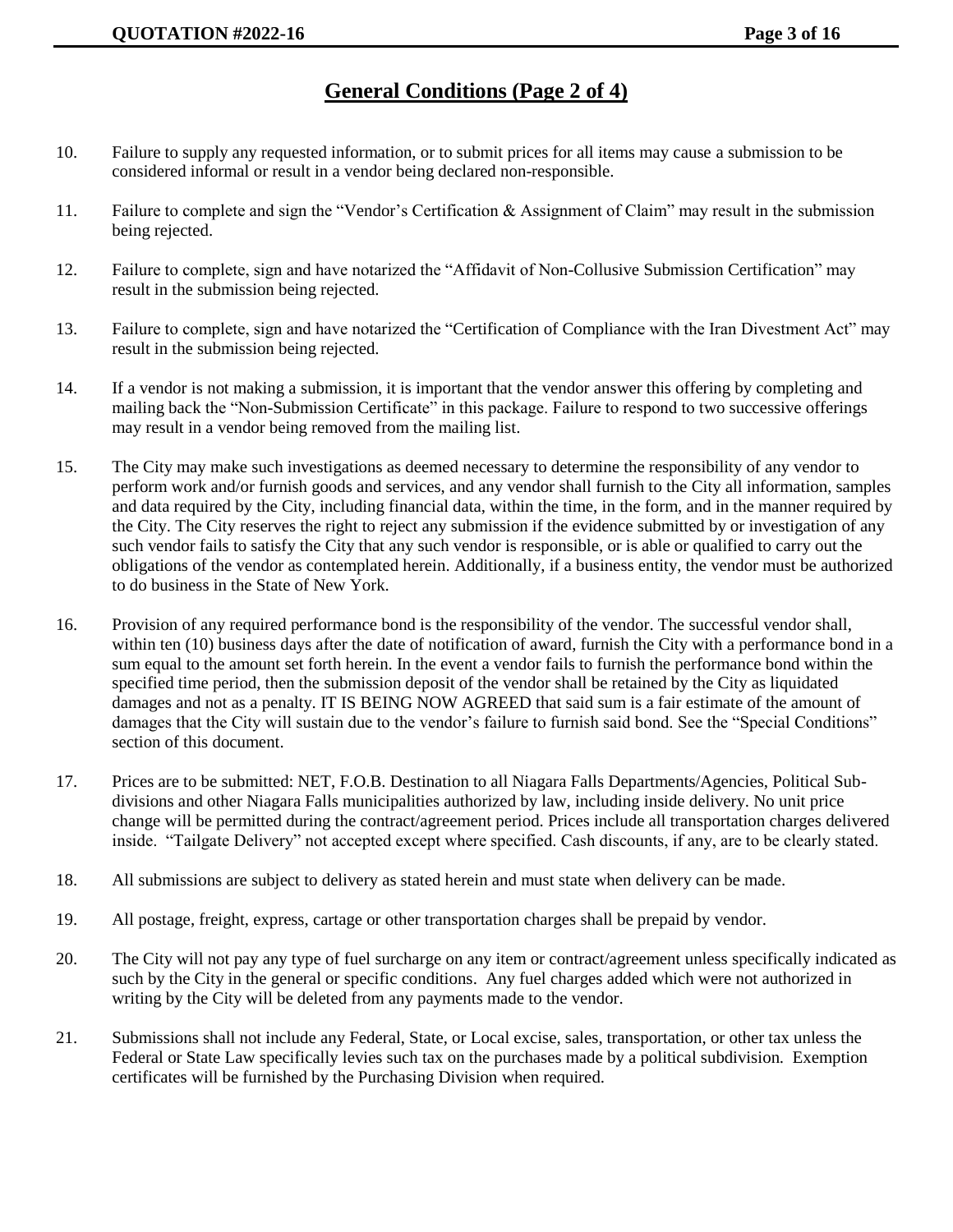## **General Conditions (Page 3 of 4)**

- 22. In case of default in delivery performance in furnishing items awarded to a vendor, the City may procure the materials and/or services from other sources and hold the vendor responsible for any excess cost occasioned thereby. However, the vendor shall not be charged for any excess cost occasioned by the City by the purchase of materials and/or services in the open market or under other contracts when the delay of the vendor is due to unforeseen causes beyond the control and without the fault or negligence of the vendor.
- 23. In the event any item or items in this offering are made available to the City on a New York State Government contract or bid/quote from another municipality at a unit price lower than the price upon which award is made hereunder, the City reserves the right to purchase at the lower price under such contract or bid/quote, notwithstanding the award herein, after offering the awarded vendor the opportunity to meet or better the item price therein.
- 24. The use of a manufacturer or of any particular name, trademark or brand, in describing an item does not restrict vendors to that manufacturer or specific article; but the article on which submissions are made must be of such character or quality that it would serve the purpose for which it is to be used equally as well as that specified. Submissions will only be accepted in accordance with specifications on file or approved equal. In the event a submission is made on alternative or substitute article(s), the vendor must so state and give complete descriptions of the article(s) so offered which explain the differences between the specification and the offering (size, gauge, weight, etc.).

Where a brand name or catalog reference is included in the specifications, it shall be interpreted to mean that proprietary product or equal approved. If item submitted is not the particular brand name product, the vendor shall state in its submission what it is submitting as equal or as alternate item(s). Catalog cuts and descriptive literature shall accompany the submission. In all cases, final judgment as to whether or not an item meets the specifications rests with the City. Alternative proposals for materials and/or equipment to serve the purpose intended will be considered.

- 25. All items are to be submitted on an "as equal" basis.
- 26. Quantities listed are on a more or less basis of what the City anticipates unless specified otherwise herein.
- 27. Samples of items, when required by the City, must be furnished free of expense at the time specified and will, upon request, be returned at the vendor's expense, if not destroyed by tests.
- 28. All materials furnished are to be guaranteed free from defects and anything found defective or contrary to order no matter in what stage of completion may be rejected and shall be made good by the vendor at its own expense.
- 29. Workmanship shall be first class in every respect without exception and shall be equal to the best modern practices.
- 30. Certain labor tasks/services require the payment of prevailing wage in accordance with state law. If this offering includes such labor tasks/services, the requirements of same shall be set forth in the section entitled "PREVAILING RATE SCHEDULE" herein. Certified payroll reports will be required before payments are made.
- 31. If installation is required, the vendor shall clean up and remove all debris and rubbish resulting from the work and leave the premises broom clean.
- 32. The City reserves the right to terminate this contract/agreement at any time for any reason in whole or in part upon thirty (30) days written notice to the successful vendor. The City also reserves the right to cancel the contract/agreement upon ten (10) days written notice for non-performance. The contract/agreement may also be cancelled or amended by the City if the City encounters continuing or irresolvable problems with the selected vendor(s) concerning quality of products, service levels, pricing discrepancies or delivery problems.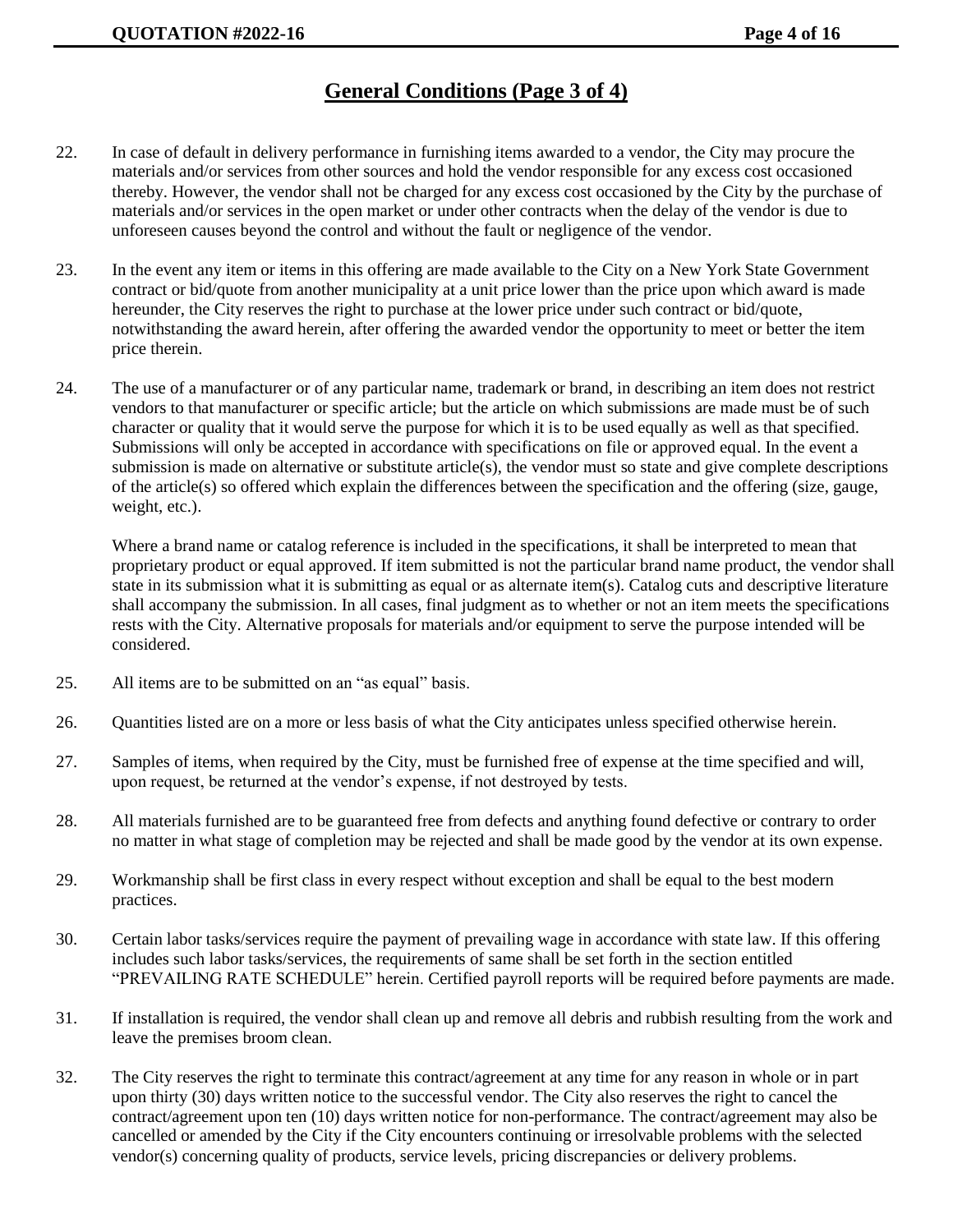## **General Conditions (Page 4 of 4)**

- 33. No contract/agreement shall be assigned or any part of the same sub-contracted without the written consent of the City, but in no case shall such consent relieve the vendor of its obligations, or change the terms of the contract/ agreement.
- 34. The vendor shall not assign, transfer or convey the contract/agreement or any right, title or interest therein without previous consent, in writing, from the City.
- 35. The vendor shall, at all times, observe and comply with all Federal, New York State, Niagara County and City of Niagara Falls laws, ordinances and regulations, which may in any manner affect the preparation of proposals or the performance of the contract/agreement.
- 36. Upon award of this offering, successful vendors shall forward a completed W-9 form to the purchasing Division no later than ten (10) days following the notification of award. Vendors already doing business with the City shall only be required to forward this form if it differs from the one currently on file with the City.
- 37. As part of this offering and subsequent award, the City shall not complete any credit application or related forms, and shall not be required to agree to any payment terms aside from those set forth herein. If a vendor requires additional payment terms and/or a completed credit application, this must be clearly stated in writing at the time the vendor submits its bid/quotation/proposal.
- 38. If a vendor attempts to impose additional payment terms and/or attempts to require a completed credit application from City following the opening of the bids/quotations/proposals, this shall be grounds for either rejection of the vendor's submission and/or rescission of an award to said vendor.
- 39. If you have any questions about this document other than those which are required to be submitted in writing, please contact Purchasing Agent Leeann Huey at (716) 286-4372.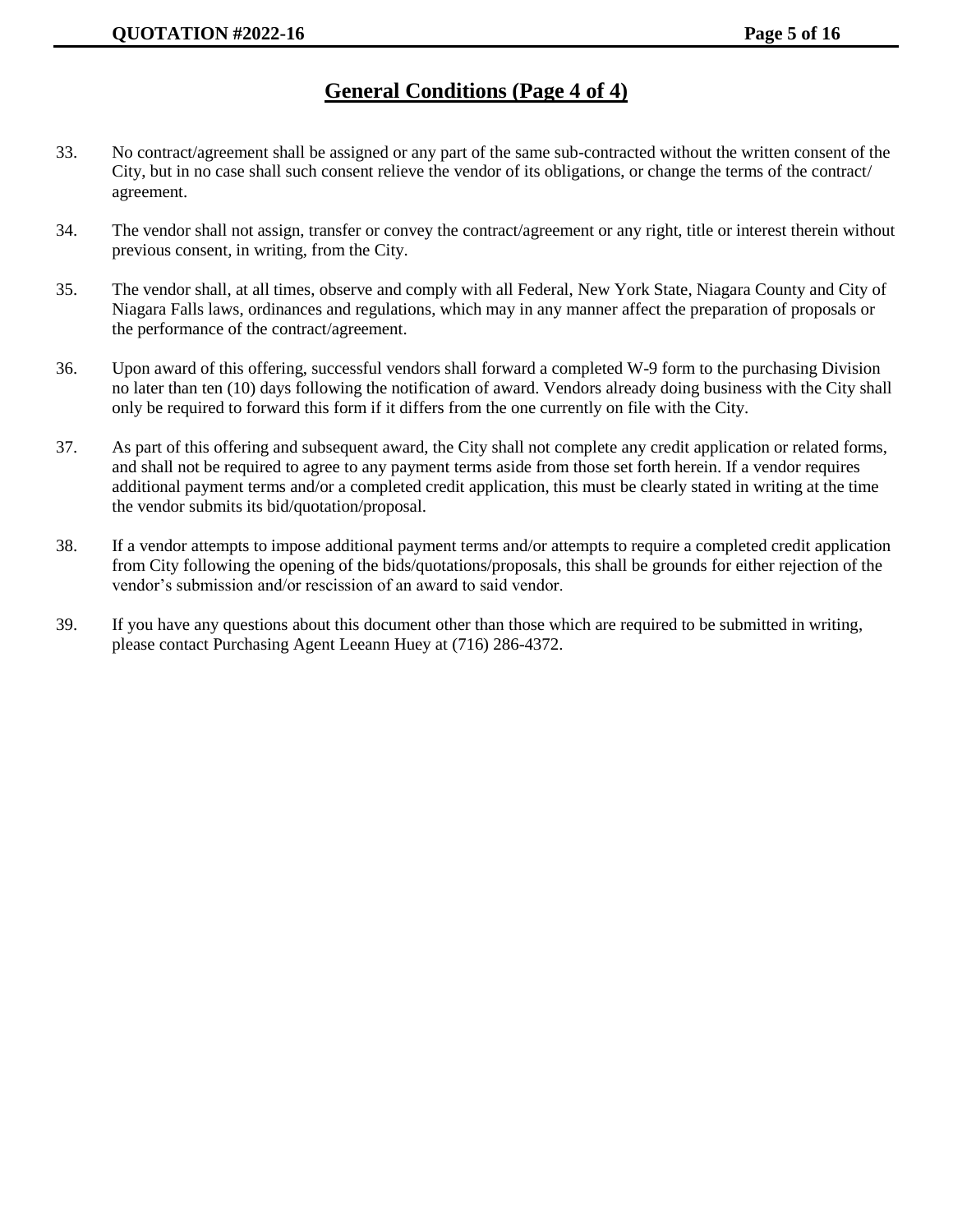### **Specific Terms, Conditions and Specifications (Page 1 of 1)**

- 1. Quotations will be received by the Purchasing Division of the City of Niagara Falls, New York ("the City") at City Hall, 745 Main Street, Niagara Falls, New York 14301, Room 214 for the purchase of vehicle fluids and lubricants as described herein.
- 2. The term of this contract/agreement shall be for a one year term commencing on August 11, 2022. The term of this agreement may be extended for one (1) additional year if mutually agreeable to the City and the successful vendor(s) parties. All pricing must remain firm for the entire aforementioned term and any extension.
- 3. No bid bond or certified check will be required for this offering.
- 4. No performance bond will be required for this offering.
- 5. Upon award of this offering, the successful vendor must submit certificate(s) of insurance to the City which meet all of the requirements set forth in the attached "Instructions for City of Niagara Falls Standard Insurance Certificate." Said certificate(s) of insurance must be received by the Purchasing Division no later than ten (10) business days following the date of notification of award. Failure to do so may result in the award being negated.
- 6. Following the opening of all valid submissions, the City will conduct its due diligence. The City will then either reject all submissions or award by items, or as a whole to the successful vendor(s) within thirty (30) days following the submission opening date.
- 7. The City reserves the right to award this quotation to one vendor or to split the award between multiple vendors.
- 8. Unless otherwise specified on the Item List below, a "pail" shall be five (5) gallons in size and a "drum" shall be fifty-five (55) gallons in size. A "keg" shall be either 120 pounds or 16 gallons in size as set forth below. For item number 34, a "box" shall contain ten (10) cartridges.
- 9. For items indicating that the unit size may be in pail(s) or gallon(s), vendors may quote a price for either size or both. Once the successful vendor has been selected, City will select the size when ordering depending on need and price, and reserves the right to order in either size at the price set forth in the award.
- 10. The quantities listed below on the Price Sheet are estimates of what may be purchased over a period of one (1) year. No guarantee is given as to minimum or maximum quantities.
- 11. The quoted price is to include delivery to the various locations set forth herein. Quotations with additional delivery charges or minimum delivery quantities will not be accepted. Deliveries shall be made to either: the DPW Parks Garage located at 911 Robbins Drive, Niagara Falls, New York 14301, the DPW Automotive Garage located at 1785 New Road, Niagara Falls, New York 14304, or the Fire Shop located at 1785 New Road, Niagara Falls, New York 14304, as needed.
- 12. All delivery locations must be billed/invoiced separately, and each bill/invoice must show the department name and delivery location. No invoice will be processed for payment without this information. Rental invoices are to be billed separately, and on a monthly basis.
- 13. Vendors will not be permitted to enter City Hall during the time in which it is closed to the public. Vendors should make every effort to deliver quotation packages via USPS, UPS, FedEx or a similar delivery service. Please note that those deliveries must still be received by the Purchasing Division no later than the scheduled time set forth on Page 1 herein. Vendors who are unable to utilize a delivery service may call 716-286-4371 and make an appointment to drop off a package to a member of the Purchasing Division staff at the Main Street entrance door to City Hall. Calls to schedule an appointment should be made no later than 4:00 p.m. the day before the scheduled opening. The City takes no responsibility for the late arrival of quotation packages due to delivery failure or the failure to leave adequate time for an appointment to be scheduled.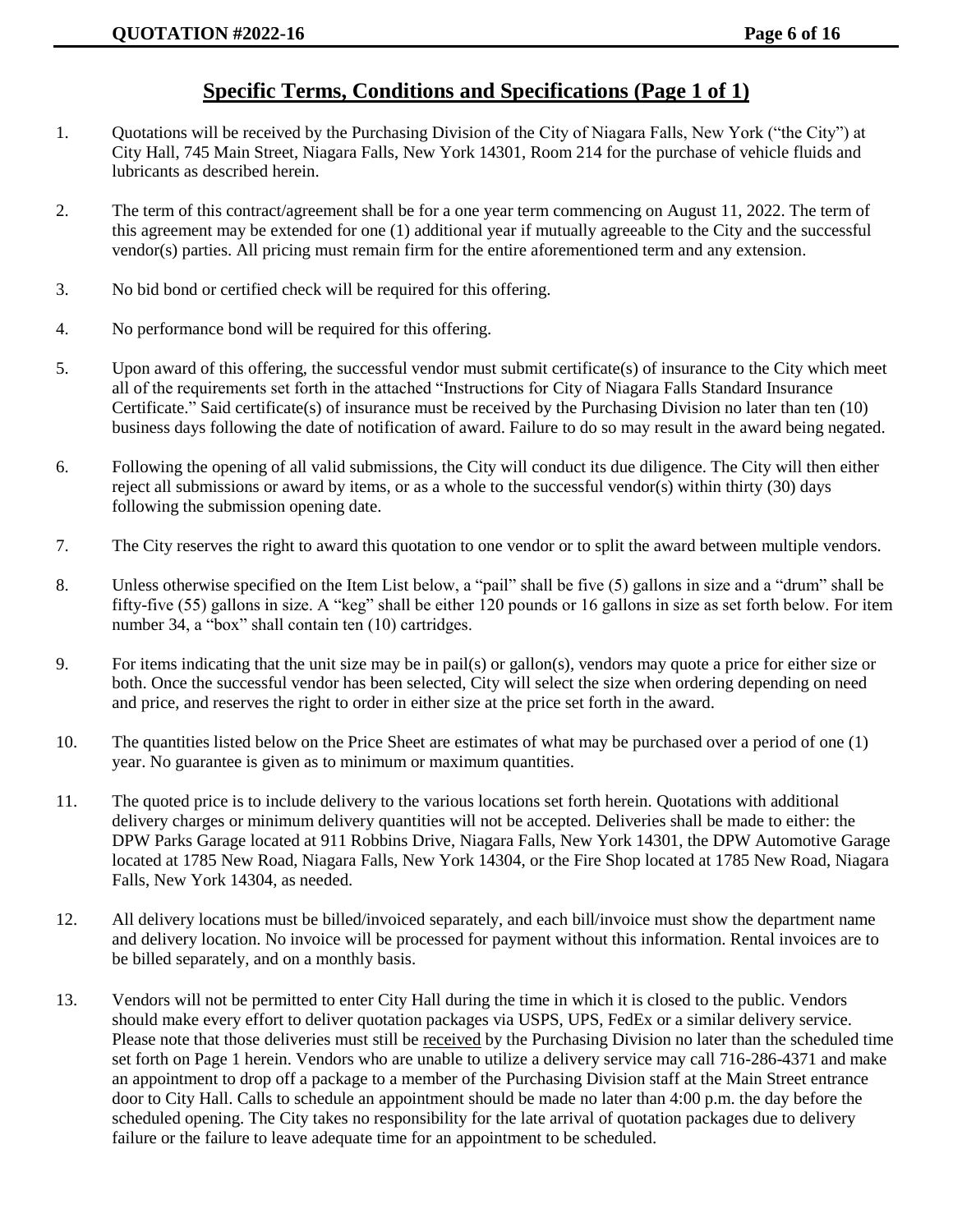## **Prevailing Wage Rate Schedule**

The successful vendors shall meet the requirements of this section as required by state law. If this section does not include information with respect to a location, project type, PRC# or effective dates, it has been determined that there are no prevailing wage requirements for this offering.

The successful vendor shall pay not less than the prevailing wage rate established by the New York State Department of Labor. The Wage Rate Schedule, as prepared by the Department of Labor, hereby becomes part of the contract/agreement.

Prevailing Wage Rate Schedule Location: XXXXX Project Type: XXXXX PRC#: XXXXX Effective Dates: XXXXX

A unique Prevailing Wage Case Number (PRC#) has been assigned to the schedule for this project.

The current schedule(s) of the prevailing rates and prevailing hourly supplements for the project referenced above may be accessed at the New York State Department of Labor website (www.labor.state.ny.us). Updated PDF copies of the schedule can be accessed by entering the assigned PRC# at the proper location on the website. Rates can also be obtained by contacting the Department of Labor at 585-258-4505.

If you do not have internet access, you may contact the City's Purchasing Division at 716-286-4371 to request a copy of the prevailing rate schedule for this project.

**The successful vendor will present a certified payroll report at the time of each billing to the City for work performed for this project, or no payment will be made until such report is received.**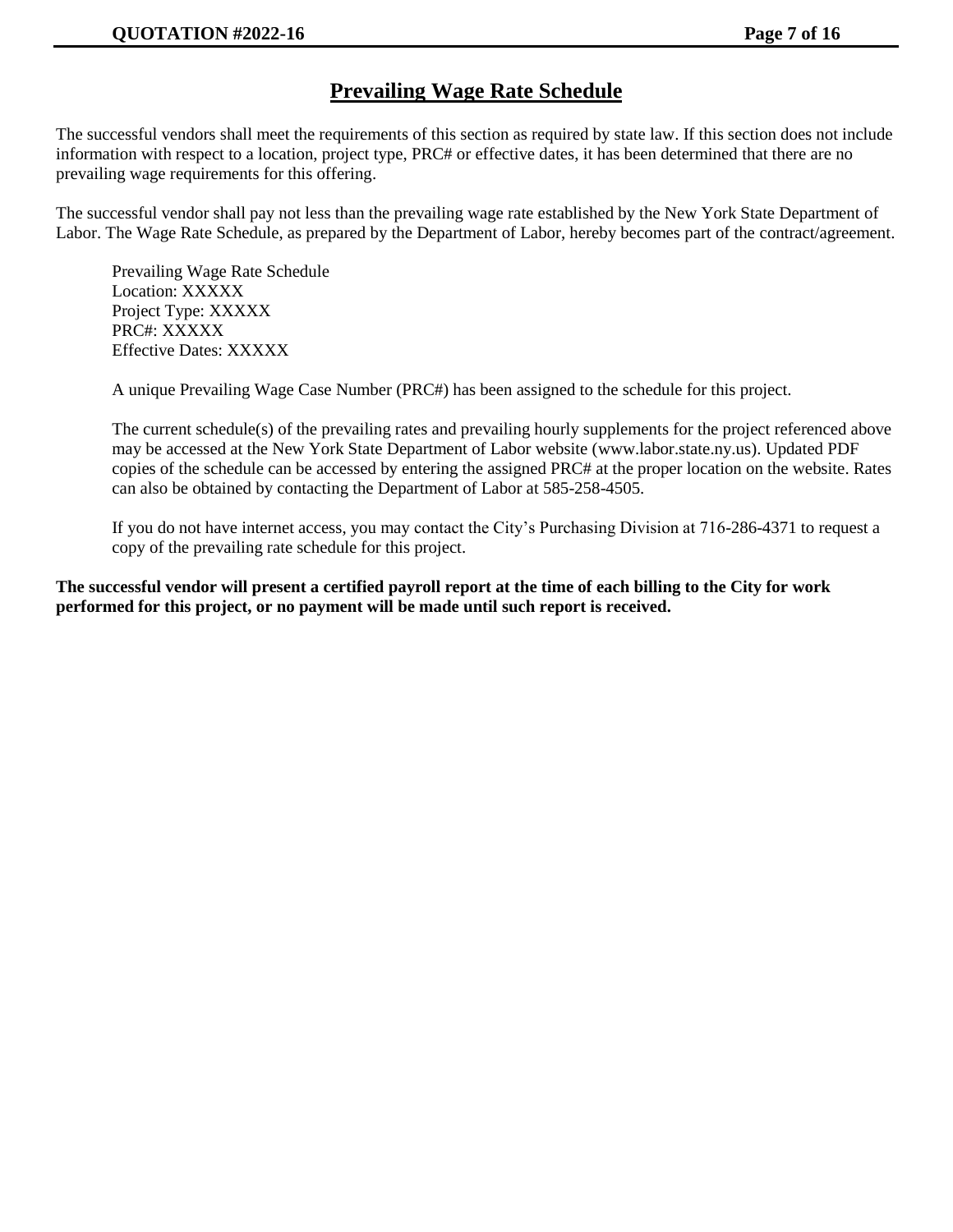# **Price Sheet (Page 1 of 3)**

| <b>ITEM</b>    |                |              |                                                            | <b>UNIT</b>  |
|----------------|----------------|--------------|------------------------------------------------------------|--------------|
| NO.            | QNTY.          | <b>UNIT</b>  | <b>DESCRIPTION</b>                                         | <b>PRICE</b> |
| $\mathbf{1}$   | 650            | Gallons      | 15W-40 motor oil (CJ-4) - bulk deliveries                  |              |
|                |                |              |                                                            |              |
| $\overline{2}$ | 220            | Gallons      | 5W-20 motor oil (GF-5 semi-synthetic) - bulk<br>deliveries |              |
|                |                |              |                                                            |              |
|                |                |              | 5W-30 motor oil (GF-5 semi-synthetic) - bulk               |              |
| 3              | 135            | Gallons      | deliveries                                                 |              |
|                |                |              |                                                            |              |
| $\overline{4}$ | $\overline{4}$ | Drums        | 5W-30 motor oil (Dexos)                                    |              |
|                |                |              |                                                            |              |
| 5              | $\overline{3}$ | Drums        | 10W-40 motor oil                                           |              |
|                |                |              |                                                            |              |
| 6              | 3              | <b>Drums</b> | 0W-20 motor oil (Dexos)                                    |              |
|                |                |              | Hydraulic oil (CAM2 Promax R&O or AW46,                    |              |
| 7              | 940            | Gallons      | Sunoco                                                     |              |
|                |                |              | Sunvis846 or approved equal) - bulk deliveries             |              |
|                |                |              |                                                            |              |
| 8              | $\mathbf{1}$   | Drum         | Hydraulic fluid (AW-22)                                    |              |
|                |                |              |                                                            |              |
| 9              | $\overline{2}$ | <b>Drums</b> | Hydraulic fluid (AW-32, low temperature)                   |              |
|                |                |              |                                                            |              |
| 10             | 1              | Drum         | LT Hydraulic Tractor Fluid                                 |              |
|                |                |              |                                                            |              |
| 11             | $\mathbf{1}$   | Drum         | T04 rated Transmission/Drive Train oil                     |              |
|                |                |              |                                                            |              |
| 12             | 3              | Drums        | Transmission fluid (Allison TES-295, heavy duty)           |              |
|                |                |              |                                                            |              |
| 13             | $\mathbf{1}$   | Drum         | Tech/SYN Premium All Purpose Transmission Fluid            |              |
|                |                |              |                                                            |              |
| 14             | 350            | Gallons      | Diesel exhaust fluid - bulk delivery                       |              |
|                |                |              |                                                            |              |
| 15             | 380            | Gallons      | Antifreeze (50/50 pre-mixed, Peak Fleet HD, or             |              |
|                |                |              | approved equal)                                            |              |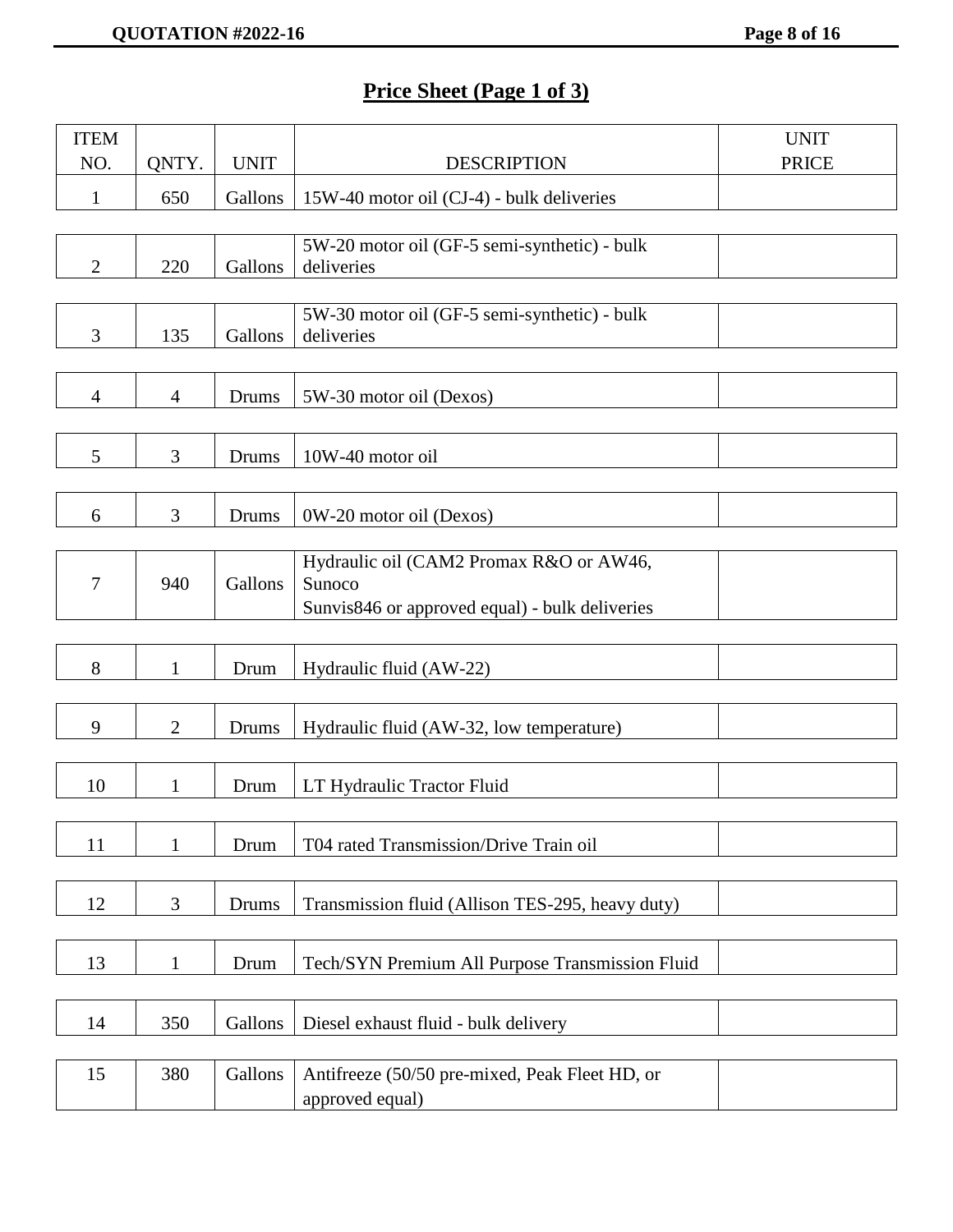# **Price Sheet (Page 2 of 3)**

| <b>ITEM</b> |                |             |                                                      | <b>UNIT</b>  |
|-------------|----------------|-------------|------------------------------------------------------|--------------|
| NO.         | QNTY.          | <b>UNIT</b> | <b>DESCRIPTION</b>                                   | <b>PRICE</b> |
| 16          | 415            | Gallons     | Windshield washer fluid, premix (to -20 degrees F) - |              |
|             |                |             | bulk deliveries                                      |              |
|             |                |             |                                                      |              |
| 17          | $\overline{2}$ | <b>Kegs</b> | Premium SAE 85W 140 synthetic gear lubricant in      |              |
|             |                |             | plastic lined, 16 gallon kegs                        |              |
|             |                |             |                                                      |              |
|             |                |             | Waterproof grease, lithium complex, soap base grease |              |
|             |                |             | that contains extreme pressure (EP) additive and     |              |
| 18          | 6              | Kegs        | molybdenum disulfide (MDY) - Citgo Lithoplex MP2,    |              |
|             |                |             | Shell SuperDuty or approved equal in plastic lined,  |              |
|             |                |             | 120 pound kegs                                       |              |
|             |                |             |                                                      |              |
| 19          | $1 - 2$        |             |                                                      |              |
|             |                | Drums       | 10W-30 motor oil (API - SM, SL & SJ, Spec 6094M)     |              |
|             |                |             |                                                      |              |
| 20          | $\overline{7}$ | Drum        | 15W-40 motor oil (CJ4 HD) - diesel                   |              |
|             |                |             |                                                      |              |
|             |                |             |                                                      |              |
| 21          | 1              | Drum        | SAE 30W dsl motor oil                                |              |
| 22          | 3              | Pails       | 10W-30 motor oil (synthetic blend, CJ-4)             |              |
|             | 15             | Gallons     | 10W-30 motor oil (synthetic blend, CJ-4)             |              |
|             |                |             |                                                      |              |
| 23          | $\mathfrak{Z}$ | Pails       | 10W-30 motor oil (full synthetic, API SN-SM)         |              |
|             | 15             | Gallons     | 10W-30 motor oil (full synthetic, API SN-SM)         |              |
|             |                |             |                                                      |              |
|             |                |             |                                                      |              |
| 24          | $\overline{2}$ | Pails       | Hydraulic fluid (Tennant ISO 100)                    |              |
|             |                |             |                                                      |              |
| 25          | $\overline{4}$ | Pails       | Hydraulic fluid (Jacobsen 10)                        |              |
|             |                |             |                                                      |              |
|             |                |             |                                                      |              |
| 26          | 3              | Pails       | Transmission/hydraulic fluid (Kubota SuperVDT2)      |              |
|             |                |             |                                                      |              |
|             |                |             | Transmission/hydraulic fluid (John Deere Low         |              |
| 27          | 3              | Pails       | Viscosity                                            |              |
|             |                |             | Hy-Gard)                                             |              |
|             |                |             |                                                      |              |
| 28          | $\mathbf{1}$   | Drum        | Transmission fluid (ATF-Type D)                      |              |
|             |                |             |                                                      |              |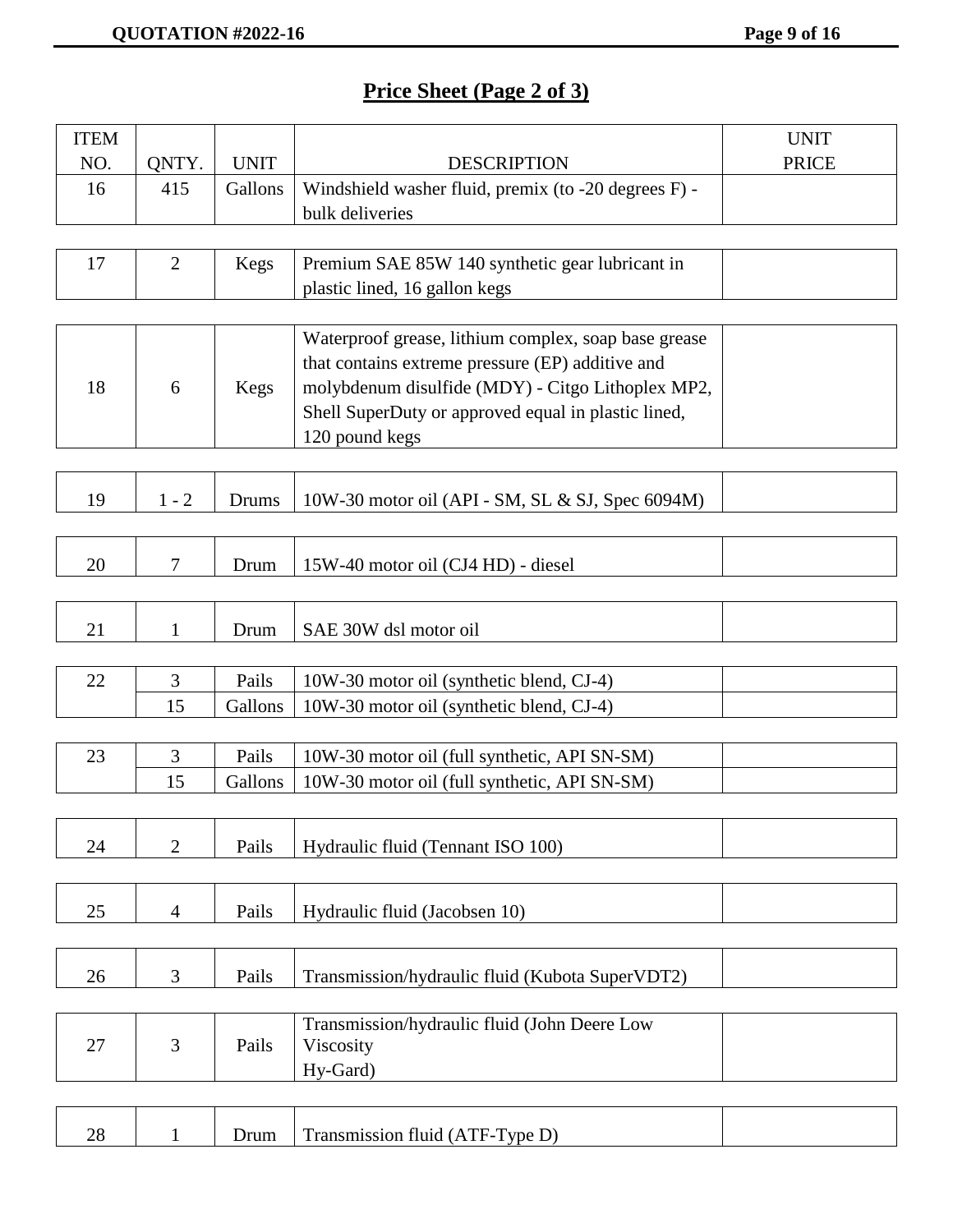# **Price Sheet (Page 3 of 3)**

| <b>ITEM</b> |                |              |                                                            | <b>UNIT</b>  |
|-------------|----------------|--------------|------------------------------------------------------------|--------------|
| NO.         | QNTY.          | <b>UNIT</b>  | <b>DESCRIPTION</b>                                         | <b>PRICE</b> |
| 29          | $\mathbf{1}$   | Drum         | Antifreeze (100%), glycol                                  |              |
|             |                |              |                                                            |              |
| 30          | $\mathbf{1}$   | Pail         | Antifreeze, RV and Marine, extended life, full<br>strength |              |
|             | 5              | Gallons      | Antifreeze, RV and Marine, extended life, full<br>strength |              |
|             |                |              |                                                            |              |
| 31          | $\overline{2}$ | Drums        | Antifreeze (Concentrate, Road King Crimson HD, or          |              |
|             |                |              | approved equal)                                            |              |
|             |                |              |                                                            |              |
| 32          | $\mathbf{1}$   | Drum         | Windshield washer fluid, premix (to -20 degrees F)         |              |
|             |                |              |                                                            |              |
| 33          | $\mathbf{1}$   | Drum         | Bar and Chain lube                                         |              |
|             |                |              |                                                            |              |
| 34          | 10             | <b>Boxes</b> | Lithium Grease EP #2, 14 oz. cartridges                    |              |
|             |                |              |                                                            |              |
| 35          | $\mathbf{1}$   | Drum         | 5W-20 motor oil (GF-5 semi-synthetic)                      |              |
|             |                |              |                                                            |              |
| 36          | $\mathbf{1}$   | Drum         | 5W-30 motor oil (GF-5 semi-synthetic)                      |              |
|             |                |              |                                                            |              |
|             |                |              | Antifreeze (50/50 pre-mixed, Final Charge Global           |              |
| 37          | $\overline{2}$ | <b>Drums</b> | Extended Life coolant (Road King Crimson HD,               |              |
|             |                |              | Peak Fleet HD, or approved equal))                         |              |
|             |                |              |                                                            |              |
| 38          | 20             | Pails        | Diesel exhaust fluid                                       |              |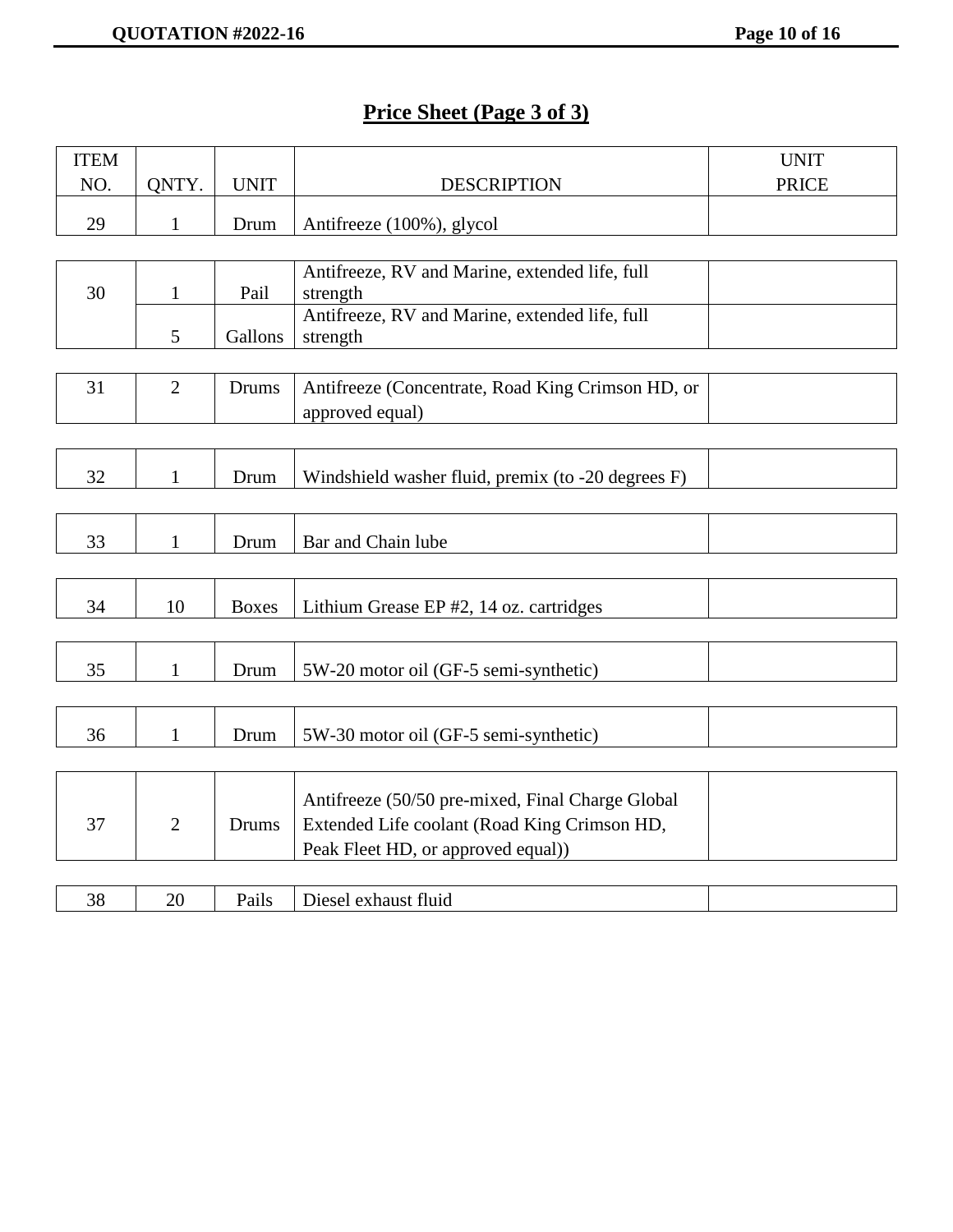## **VENDOR'S CERTIFICATION & ASSIGNMENT OF CLAIM**

### THIS FORM MUST BE COMPLETED IN INK, BE TYPED OR BE COMPUTER GENERATED, BE CLEARLY LEGIBLE AND BE SIGNED AND DATED WITH EITHER BLUE OR BLACK INK. FAILURE TO DO THIS MAY RESULT IN REJECTION.

I/We, the undersigned, herewith propose and agree to furnish to the City any one or all of the items upon which we have submitted, for the prices indicated herein, in accordance with the instructions, General Conditions and Specific Terms, Conditions and Specifications and any other related formal documents.

The undersigned individual certifies to having read these Instructions, General Conditions, Specific Terms, Conditions and Specifications and any other related formal documents and offers to furnish the articles specified to the City in exact accordance with same at the prices herein stated.

Vendor hereby assigns to the City and the State of New York any and all of its claim(s) for overcharges associated with this contract/agreement which arise under the antitrust laws of the United States, 15 U.S.C. Section 1, et seq. and the antitrust laws of the State of New York, G.B.L. Section 340, et seq.

VENDOR NAME

ADDRESS

CITY, STATE, ZIP

\_\_\_\_\_\_\_\_\_\_\_\_\_\_\_\_\_\_\_\_\_\_\_\_\_\_\_\_\_\_\_\_\_\_\_\_\_\_\_\_ TELEPHONE NUMBER

EMAIL ADDRESS

\_\_\_\_\_\_\_\_\_\_\_\_\_\_\_\_\_\_\_\_\_\_\_\_\_\_\_\_\_\_\_\_\_\_\_\_\_\_\_\_\_ NAME & TITLE OF AUTHORIZED CONTACT

\_\_\_\_\_\_\_\_\_\_\_\_\_\_\_\_\_\_\_\_\_\_\_\_\_\_\_\_\_\_\_\_\_\_\_\_\_\_\_\_\_

\_\_\_\_\_\_\_\_\_\_\_\_\_\_\_\_\_\_\_\_\_\_\_\_\_\_\_\_\_\_\_\_\_\_\_\_\_\_\_\_\_

\_\_\_\_\_\_\_\_\_\_\_\_\_\_\_\_\_\_\_\_\_\_\_\_\_\_\_\_\_\_\_\_\_\_\_\_\_\_\_\_

\_\_\_\_\_\_\_\_\_\_\_\_\_\_\_\_\_\_\_\_\_\_\_\_\_\_\_\_\_\_\_\_\_\_\_\_\_\_\_\_

\_\_\_\_\_\_\_\_\_\_\_\_\_\_\_\_\_\_\_\_\_\_\_\_\_\_\_\_\_\_\_\_\_\_\_\_\_\_\_\_

\_\_\_\_\_\_\_\_\_\_\_\_\_\_\_\_\_\_\_\_\_\_\_\_\_\_\_\_\_\_\_\_\_\_\_\_\_\_\_\_

AUTHORIZED SIGNATURE

DATE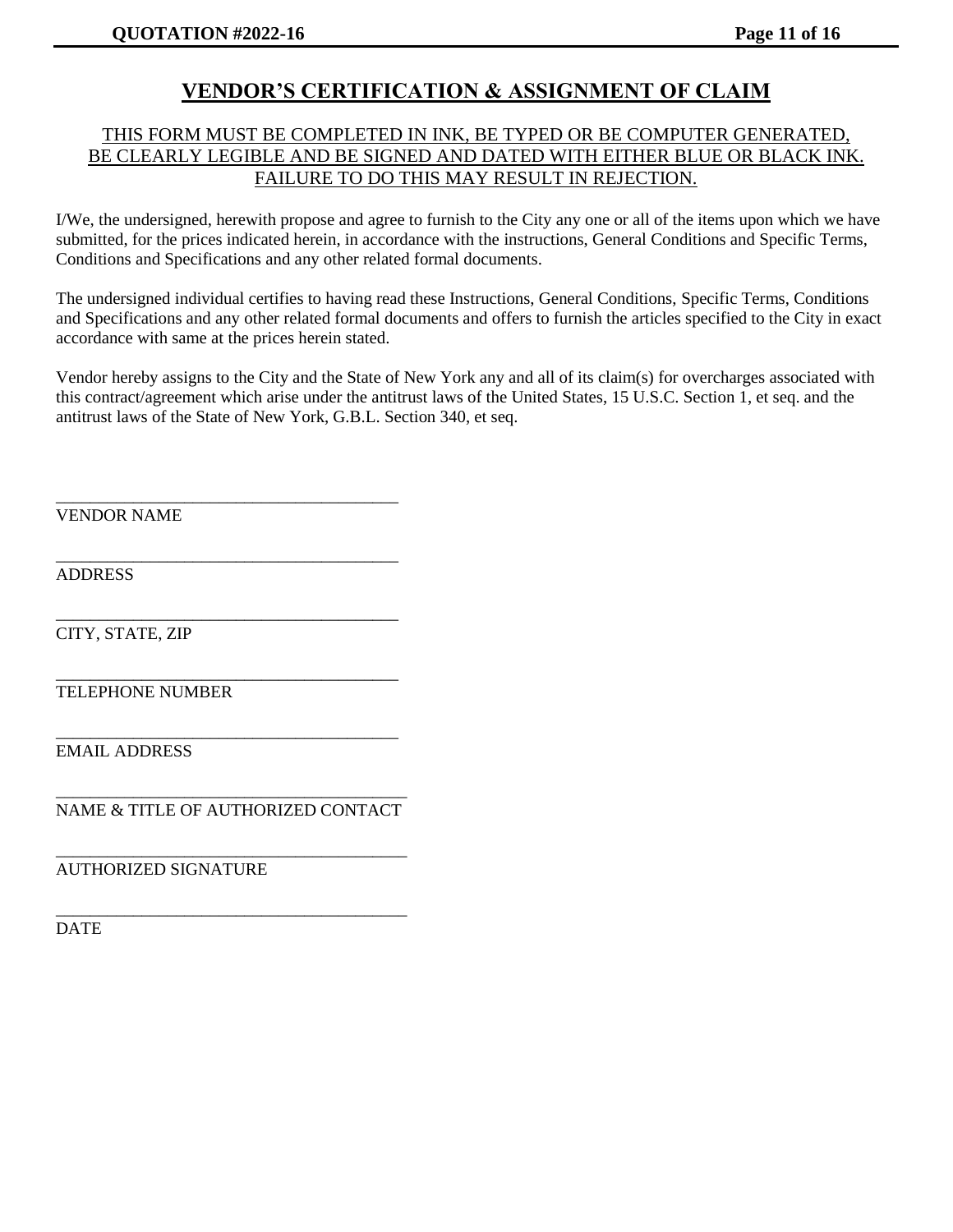## **AFFIDAVIT OF NON-COLLUSIVE SUBMISSION CERTIFICATION**

I hereby attest and certify that I am the person responsible within my firm for the final decision as to price(s) and amount of this submission, or, if not, that I have written authorization, enclosed herewith, from that person to make the statements set out below on his or her behalf and on behalf of my firm. I further attest and certify that:

- 1 The price(s) and amount(s) of this submission have been arrived at independently, without consultation, communication or agreement for the purpose of restricting competition with any other contractor, vendor, bidder, or potential bidder.
- 2. Neither the price(s) nor the amount(s) of this submission have been disclosed to any other vendor, firm or person who is submitting or potentially submitting on this project, and will not so be disclosed prior to submission opening.
- 3. No attempt has been made or will be made to solicit, cause or induce any vendor, firm or person to refrain from submitting on this project, or to submit a higher price than the submission of this firm, or any intentionally high or non-competitive submission or other form of complementary submission.
- 4. The submission of my firm is made in good faith and not pursuant to any agreement or discussion with, or inducement from, any vendor, firm or person to submit a complementary submission.
- 5. My firm has not offered or entered into a subcontract or agreement regarding the purchase of materials or services from any vendor, firm or person, or offered, promised or paid cash or anything of value to any vendor, firm or person, whether in connection with this or any other project in consideration for an agreement or promise by any vendor, firm or person to refrain from submitting or to submit a complementary submission on this project.
- 6. My firm has not accepted or been promised any subcontract or agreement regarding the sale of materials or services to any vendor, firm or person, and has not been promised or paid cash or anything of value by any vendor, firm or person, whether in connection with this or any other project, in consideration for my firm's submitting a complementary submission, or agreeing to do so, on this project.
- 7. I have made a diligent inquiry of all members, officers, employees and agents of my firm with responsibilities relating to the preparation, approval or submission of my firm's submission on this project and have been advised by each of them that he or she has not participated in any communication, consultation, discussion, agreement, collusion, act or other conduct inconsistent with any of the statements and representations made.

#### **SUBMISSION IS NOT ACCEPTABLE WITHOUT THE ABOVE AFFIDAVIT SIGNED AND CERTIFIED BY A NOTARY PUBLIC**

VENDOR NAME

\_\_\_\_\_\_\_\_\_\_\_\_\_\_\_\_\_\_\_\_\_\_\_\_\_\_\_\_\_\_\_\_\_

\_\_\_\_\_\_\_\_\_\_\_\_\_\_\_\_\_\_\_\_\_\_\_\_\_\_\_\_\_\_\_\_\_

\_\_\_\_\_\_\_\_\_\_\_\_\_\_\_\_\_\_\_\_\_\_\_\_\_\_\_\_\_\_\_\_\_

\_\_\_\_\_\_\_\_\_\_\_\_\_\_\_\_\_\_\_\_\_\_\_\_\_\_\_\_\_\_\_\_\_

\_\_\_\_\_\_\_\_\_\_\_\_\_\_\_\_\_\_\_\_\_\_\_\_\_\_\_\_\_\_\_\_\_

ADDRESS

CITY, STATE, ZIP

TELEPHONE NUMBER

NAME & TITLE

|                      | Sworn to before me this | dav |
|----------------------|-------------------------|-----|
| AUTHORIZED SIGNATURE |                         |     |

\_\_\_\_\_\_\_\_\_\_\_\_\_\_\_\_\_\_\_\_\_\_\_\_\_

| Notary Public |  |
|---------------|--|
|---------------|--|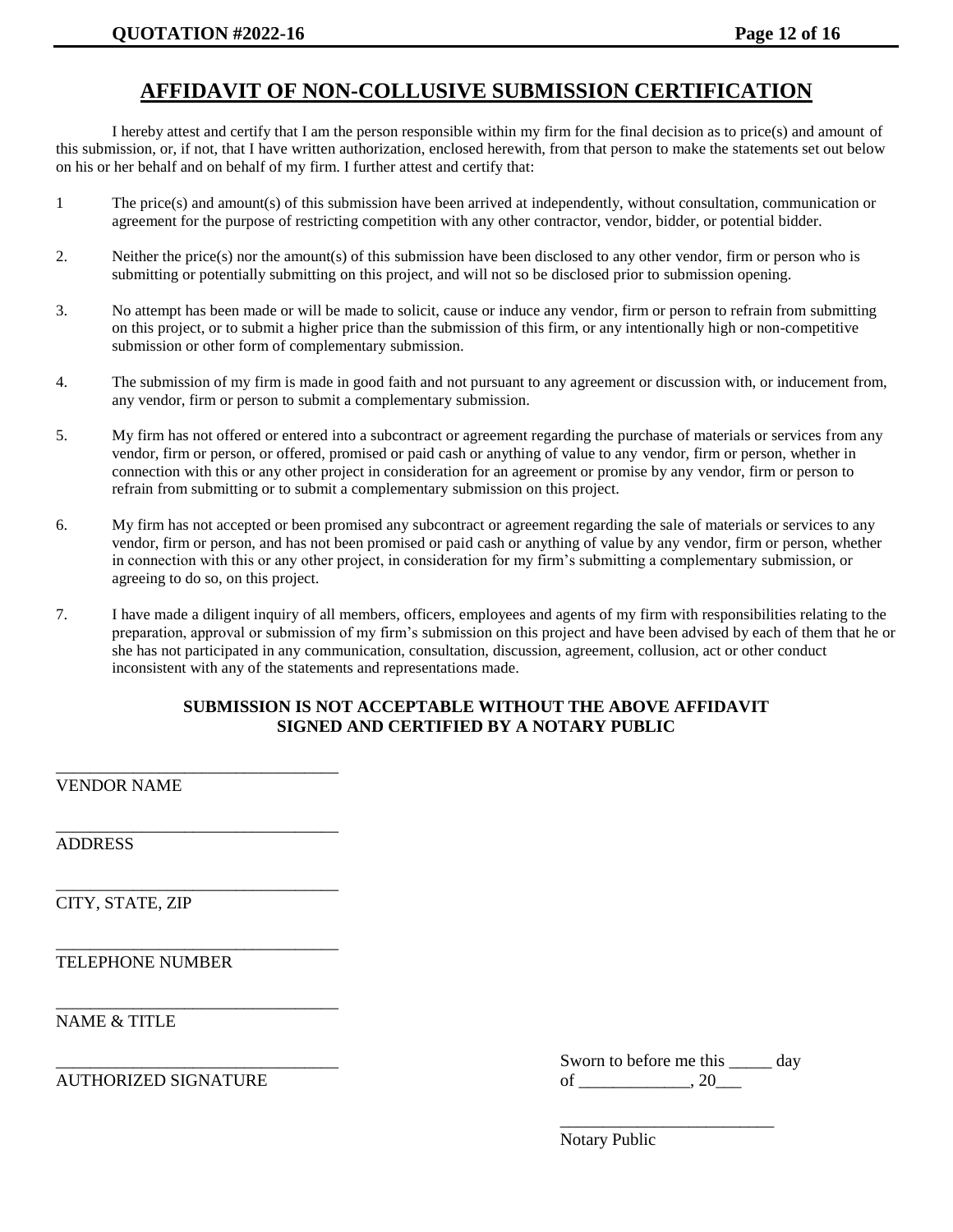## **CERTIFICATION OF COMPLIANCE WITH THE IRAN DIVESTMENT ACT**

As a result of the Iran Divestment Act of 2012 (the "Act"), Chapter 1 of the 2012 Laws of New York, a new provision has been added to State Finance Law (SFL) § 165-a and New York General Municipal Law § 103-g. both effective April 12, 2012. Under the Act, the Commissioner of the office of General Services (OGS) will be developing a list of "persons" who are engaged in "investment activities in Iran" (both are defined terms in the law) (the "Prohibited Entities List"). Pursuant to SFL § 165-a(3)(b), the initial list is expected to be issued no later than 120 days after the Act's effective date at which time it will be posted on the OGS website.

By making a submission in response to this offering or by assuming the responsibility of an contract/agreement hereunder, each Vendor/Bidder/Contractor, any person signing on behalf of any Vendor/Bidder/Contractor and any assignee or subcontractor and, in the case of a joint bid, each party thereto, certifies, under penalty of perjury, that once the Prohibited Entities List is posted on the OGS website that to the best of its knowledge and belief that each Vendor/Bidder/Contractor and any subcontractor or assignee is not identified on the Prohibited Entities List created pursuant to SFL § 165-a(3)(b).

Additionally, Vendor/Bidder/Contractor is advised that once the Prohibited Entities List is posted on the OGS Website, any Vendor/Bidder/Contractor seeking to renew or extend a Contract or assume the responsibility of a Contract awarded in response to this offering must certify at the time the Contract is renewed, extended or assigned that it is not included on the Prohibited Entities List.

During the term of the agreement or contract, should the City receive information that a Vendor/Bidder/Contractor is in violation of the above-referenced certification, the City will offer the person, vendor or entity an opportunity to respond. If the person, vendor or entity fails to demonstrate that he/she/it has ceased engagement in the investment which is in violation of the Act within 90 days after the determination of such violation, then the City shall take such action as may be appropriate including, but not limited to, imposing sanctions, seeking compliance, recovering damages or declaring the Vendor/Bidder/Contractor in default.

The City reserves the right to reject any bid or request for assignment for a Vendor/Bidder/Contractor that appears on the Prohibited Entities List prior to the award of a contract and to pursue a responsibility review with respect to any Vendor/Bidder/Contractor that is awarded a contract and subsequently appears on the Prohibited Entities List.

I, \_\_\_\_\_\_\_\_\_\_\_\_\_\_\_\_\_\_\_\_\_\_\_\_\_\_\_\_\_\_\_\_\_\_\_\_\_\_\_, being duly sworn, depose and say that I am the

\_\_\_\_\_\_\_\_\_\_\_\_\_\_\_\_\_\_\_\_\_\_\_\_\_\_\_\_\_\_\_\_\_\_\_\_\_\_\_\_\_\_\_\_\_\_\_ of \_\_\_\_\_\_\_\_\_\_\_\_\_\_\_\_\_\_\_\_\_\_\_\_\_\_\_\_\_\_\_\_\_\_\_\_\_\_\_\_\_,

the vendor making this submission and that neither Vendor/Bidder/Contractor nor any proposed subcontractor is identified on the Prohibited Entities List.

Authorized Signature

| Sworn to before me this | dav |
|-------------------------|-----|
| of                      |     |

\_\_\_\_\_\_\_\_\_\_\_\_\_\_\_\_\_\_\_\_\_\_\_\_\_

\_\_\_\_\_\_\_\_\_\_\_\_\_\_\_\_\_\_\_\_\_\_\_\_\_\_\_\_

Notary Public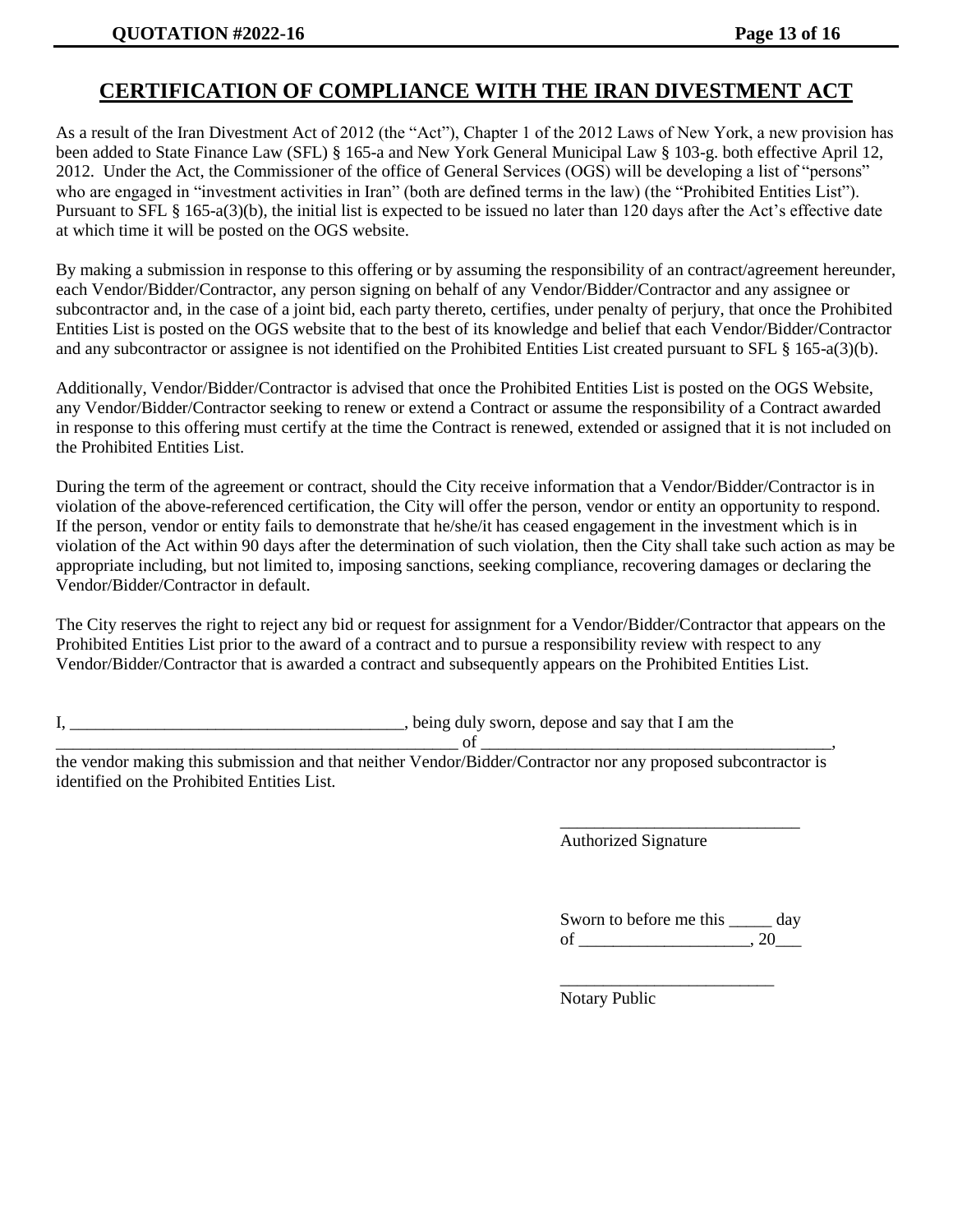## **NON-SUBMISSION CERTIFICATE**

### **Instructions**

| 1. | Place an $X$ on the appropriate line(s) below.                                                                        |  |
|----|-----------------------------------------------------------------------------------------------------------------------|--|
| 2. | Complete and return ONLY this page of the package.                                                                    |  |
| 3. | Make sure to place your submission number on your envelope and return it to the Purchasing Division                   |  |
|    | NOTE: It is required that you indicate your reason for not making a submission.                                       |  |
|    |                                                                                                                       |  |
|    | _____ We are not making a submission.                                                                                 |  |
|    | We request that you remove our name from the mailing list for this offering only.                                     |  |
|    | We request that you remove our name from the mailing list for all future offerings made by the City.                  |  |
|    |                                                                                                                       |  |
|    |                                                                                                                       |  |
|    |                                                                                                                       |  |
|    | REASON FOR NOT MAKING A SUBMISSION:                                                                                   |  |
|    | <u> 1989 - Johann Barbara, markazar margolaria (h. 1989).</u>                                                         |  |
|    |                                                                                                                       |  |
|    | <u> 1989 - Johann Stoff, deutscher Stoff, der Stoff, der Stoff, der Stoff, der Stoff, der Stoff, der Stoff, der S</u> |  |
|    |                                                                                                                       |  |
|    |                                                                                                                       |  |
|    |                                                                                                                       |  |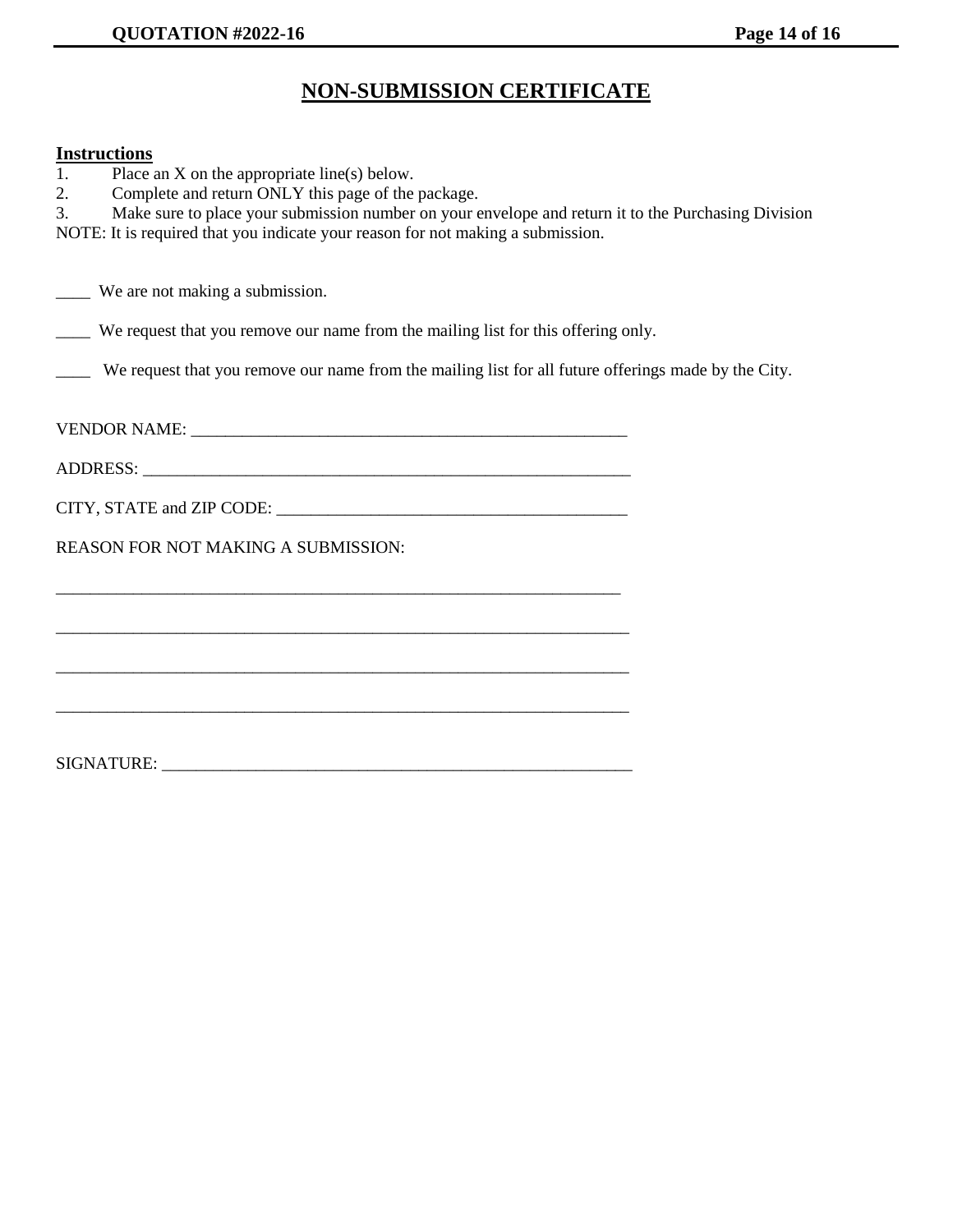## **INSTRUCTIONS FOR CITY OF NIAGARA FALLS STANDARD INSURANCE CERTIFICATE**

Standard Insurance Requirements apply to the following classifications:

Construction and Maintenance Purchase of, or lease of merchandise or equipment Professional Services Property Leased to others or Use of Facilities or grounds Concessionaire Services Livery Services All Purpose Public Entity Contracts

The Provider of any of the above classifications shall obtain, at his own costs and expense, the following insurance coverage with insurance companies licensed in the State of New York with a Best Rating of at least B+ and shall provide a Certificate of Insurance as evidence of such coverage to the City of Niagara Falls before commencement of work and/or lease or delivery of merchandise or equipment.

Certificate should be delivered to the City of Niagara Falls, New York, 745 Main Street, Rom 242, P.O. Box 69, Niagara Falls, New York 14302-0069 and should reference the contract, bid, quote, RFP or operation being performed.

Prior to non-renewal, cancellation of insurance policies, or material change, at least 30 days advance written notice shall be given to the Certificate Holder.

All Certificates of Insurance shall be approved by the Risk Management Department prior to the inception of any work.

Minimum coverage with limits and provisions are as follows:

#### A. **Comprehensive General Liability**

With a minimum combined single limit of liability for Bodily Injury and Property Damage of \$1,500,000.00 per occurrence and \$3,000,000.00 annual aggregate. The coverage shall include:

- \* Premises and Operations
- \* Products and Completed Operations
- \* No exclusion for X C U coverage (explosion, collapse and underground)
- \* Independent Contractors
- \* Broad Form Property Damage
- Contractual Liability
- \* Fire Legal Liability (Covered by a standalone limit of \$1,000,000)
- \* Personal Injury Liability (Cov. A, B and C)
- \* Liquor Liability (if alcoholic beverages are to be dispensed under NYS License.)
- \* If the work to be performed is undertaken pursuant to a home improvement contract and a City right-of-way permit is required only by reason of the installation, repair or replacement of a driveway, apron, or sidewalk within the City right-of-way, then the limits of liability for comprehensive general liability set forth in this section shall be \$1,000,000 per occurrence and \$2,000,000 annual aggregate.

The City of Niagara Falls shall be named as an Additional Insured on the General Liability Policy with the following provisions:

- 1. The insurance company or companies issuing the policies shall have no recourse against the City of Niagara Falls for payment of any premiums or for assessments under any form of policy.
- 2. The insurance shall apply separately to each insured (except with respect to the limit of liability).